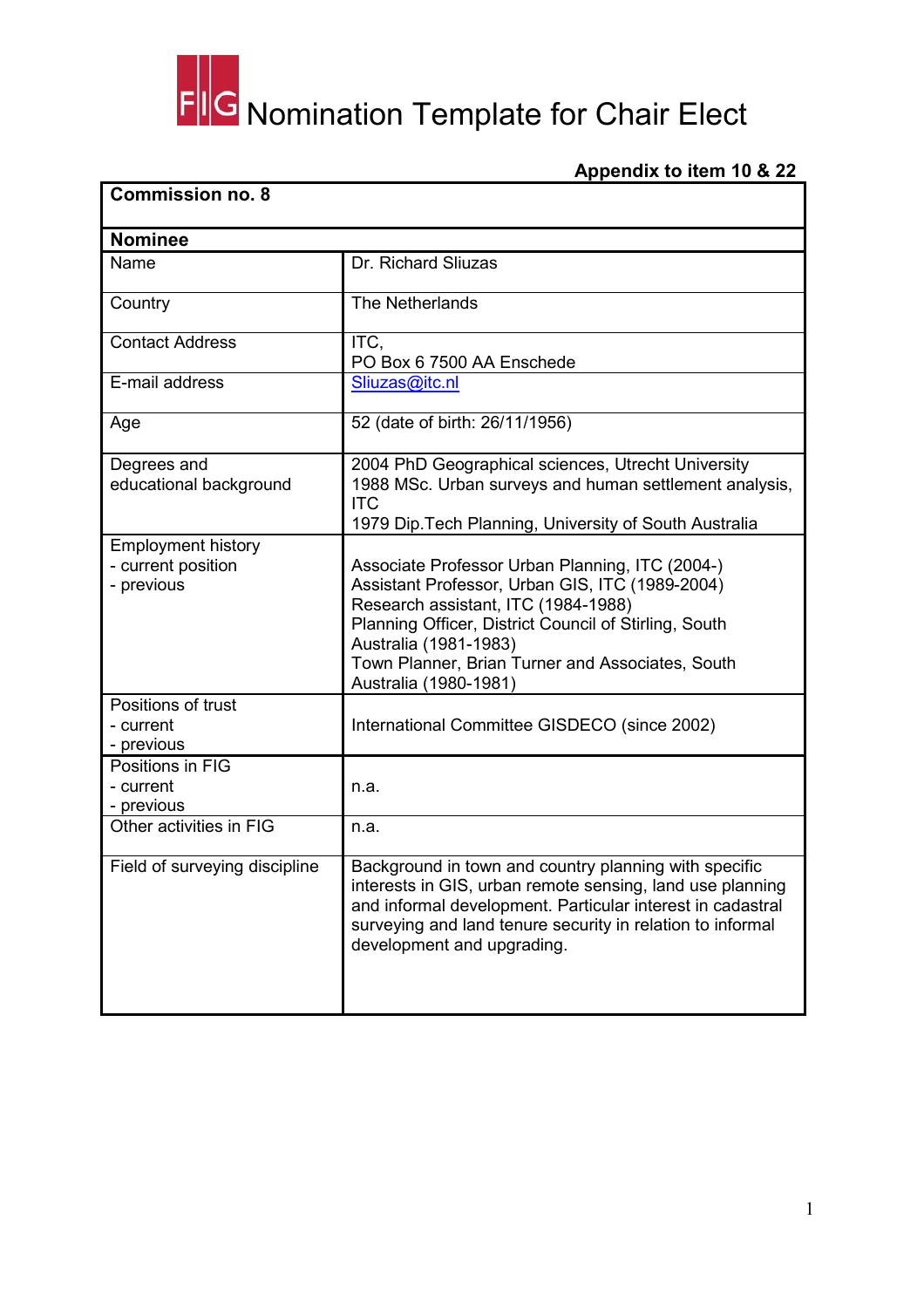

## **Nominees Statement:**

| Why I want to be a<br>The FIG is a large and influential body in the field of land<br>Commission Chair and what I<br>surveying and development around the world. As an<br>internationally oriented planning academician specialized<br>would like to achieve<br>on urban planning in developing countries I have realized<br>that it is necessary to build-bridges between disciplines if<br>urban planning and development procedures are to be<br>made more responsive, efficient and effective. This<br>position provides an opportunity to work in close liaison<br>with the land surveying community to strengthen the<br>contribution that surveying professionals can make to the<br>planning and management of fast growing cities around<br>the world. I would work in close collaboration with FIG<br>members, including those of related Commissions and<br>other agencies to promote the development and<br>dissemination of innovative surveying and planning<br>practices in response to major global challenges<br>associated with issues such as rapid urbanization, poverty<br>reduction, equitable land tenure systems and land supply,<br>incremental land planning and development systems,<br>climate change and environmental degradation.<br>What I can offer to FIG in<br>Knowledge and experience in urban planning, GIS, urban<br>support of the aims and<br>remote and development problems.<br>Motivation and commitment to:<br>objectives of the Commission<br>promote closer cooperation between the surveying and<br>planning professions<br>make the practice of the land and development<br>٠<br>professions more responsive to the needs and<br>problems found in less developed countries<br>A substantial international network of researchers and<br>professionals in the field of spatial planning and urban land<br>management<br>Connections to the ITC research community and network<br>in related disciplines<br>Knowledge and skills in urban planning research and<br>My key skills<br>practice with the use of Geoinformation Technology<br>Knowledge of a variety of development contexts and in<br>particular those of Australia, the Netherlands, Tanzania,<br>China, Malawi, and India.<br>Experience in community participation research in low<br>income settlements<br>Planning and implementing small format aerial<br>photography missions<br>Organizing international conferences and workshops<br>Project management<br>Curriculum development and training in the field of GIS for<br>spatial planning<br>I am currently engaged in developing a research<br>Any other general<br>comments<br>project in cooperation with UN-Habitat, JRC Italy and |  |
|---------------------------------------------------------------------------------------------------------------------------------------------------------------------------------------------------------------------------------------------------------------------------------------------------------------------------------------------------------------------------------------------------------------------------------------------------------------------------------------------------------------------------------------------------------------------------------------------------------------------------------------------------------------------------------------------------------------------------------------------------------------------------------------------------------------------------------------------------------------------------------------------------------------------------------------------------------------------------------------------------------------------------------------------------------------------------------------------------------------------------------------------------------------------------------------------------------------------------------------------------------------------------------------------------------------------------------------------------------------------------------------------------------------------------------------------------------------------------------------------------------------------------------------------------------------------------------------------------------------------------------------------------------------------------------------------------------------------------------------------------------------------------------------------------------------------------------------------------------------------------------------------------------------------------------------------------------------------------------------------------------------------------------------------------------------------------------------------------------------------------------------------------------------------------------------------------------------------------------------------------------------------------------------------------------------------------------------------------------------------------------------------------------------------------------------------------------------------------------------------------------------------------------------------------------------------------------------------------------------------------------------------------------------------------------------------------------------|--|
|                                                                                                                                                                                                                                                                                                                                                                                                                                                                                                                                                                                                                                                                                                                                                                                                                                                                                                                                                                                                                                                                                                                                                                                                                                                                                                                                                                                                                                                                                                                                                                                                                                                                                                                                                                                                                                                                                                                                                                                                                                                                                                                                                                                                                                                                                                                                                                                                                                                                                                                                                                                                                                                                                                               |  |
|                                                                                                                                                                                                                                                                                                                                                                                                                                                                                                                                                                                                                                                                                                                                                                                                                                                                                                                                                                                                                                                                                                                                                                                                                                                                                                                                                                                                                                                                                                                                                                                                                                                                                                                                                                                                                                                                                                                                                                                                                                                                                                                                                                                                                                                                                                                                                                                                                                                                                                                                                                                                                                                                                                               |  |
|                                                                                                                                                                                                                                                                                                                                                                                                                                                                                                                                                                                                                                                                                                                                                                                                                                                                                                                                                                                                                                                                                                                                                                                                                                                                                                                                                                                                                                                                                                                                                                                                                                                                                                                                                                                                                                                                                                                                                                                                                                                                                                                                                                                                                                                                                                                                                                                                                                                                                                                                                                                                                                                                                                               |  |
|                                                                                                                                                                                                                                                                                                                                                                                                                                                                                                                                                                                                                                                                                                                                                                                                                                                                                                                                                                                                                                                                                                                                                                                                                                                                                                                                                                                                                                                                                                                                                                                                                                                                                                                                                                                                                                                                                                                                                                                                                                                                                                                                                                                                                                                                                                                                                                                                                                                                                                                                                                                                                                                                                                               |  |
|                                                                                                                                                                                                                                                                                                                                                                                                                                                                                                                                                                                                                                                                                                                                                                                                                                                                                                                                                                                                                                                                                                                                                                                                                                                                                                                                                                                                                                                                                                                                                                                                                                                                                                                                                                                                                                                                                                                                                                                                                                                                                                                                                                                                                                                                                                                                                                                                                                                                                                                                                                                                                                                                                                               |  |
|                                                                                                                                                                                                                                                                                                                                                                                                                                                                                                                                                                                                                                                                                                                                                                                                                                                                                                                                                                                                                                                                                                                                                                                                                                                                                                                                                                                                                                                                                                                                                                                                                                                                                                                                                                                                                                                                                                                                                                                                                                                                                                                                                                                                                                                                                                                                                                                                                                                                                                                                                                                                                                                                                                               |  |
|                                                                                                                                                                                                                                                                                                                                                                                                                                                                                                                                                                                                                                                                                                                                                                                                                                                                                                                                                                                                                                                                                                                                                                                                                                                                                                                                                                                                                                                                                                                                                                                                                                                                                                                                                                                                                                                                                                                                                                                                                                                                                                                                                                                                                                                                                                                                                                                                                                                                                                                                                                                                                                                                                                               |  |
|                                                                                                                                                                                                                                                                                                                                                                                                                                                                                                                                                                                                                                                                                                                                                                                                                                                                                                                                                                                                                                                                                                                                                                                                                                                                                                                                                                                                                                                                                                                                                                                                                                                                                                                                                                                                                                                                                                                                                                                                                                                                                                                                                                                                                                                                                                                                                                                                                                                                                                                                                                                                                                                                                                               |  |
|                                                                                                                                                                                                                                                                                                                                                                                                                                                                                                                                                                                                                                                                                                                                                                                                                                                                                                                                                                                                                                                                                                                                                                                                                                                                                                                                                                                                                                                                                                                                                                                                                                                                                                                                                                                                                                                                                                                                                                                                                                                                                                                                                                                                                                                                                                                                                                                                                                                                                                                                                                                                                                                                                                               |  |
|                                                                                                                                                                                                                                                                                                                                                                                                                                                                                                                                                                                                                                                                                                                                                                                                                                                                                                                                                                                                                                                                                                                                                                                                                                                                                                                                                                                                                                                                                                                                                                                                                                                                                                                                                                                                                                                                                                                                                                                                                                                                                                                                                                                                                                                                                                                                                                                                                                                                                                                                                                                                                                                                                                               |  |
|                                                                                                                                                                                                                                                                                                                                                                                                                                                                                                                                                                                                                                                                                                                                                                                                                                                                                                                                                                                                                                                                                                                                                                                                                                                                                                                                                                                                                                                                                                                                                                                                                                                                                                                                                                                                                                                                                                                                                                                                                                                                                                                                                                                                                                                                                                                                                                                                                                                                                                                                                                                                                                                                                                               |  |
|                                                                                                                                                                                                                                                                                                                                                                                                                                                                                                                                                                                                                                                                                                                                                                                                                                                                                                                                                                                                                                                                                                                                                                                                                                                                                                                                                                                                                                                                                                                                                                                                                                                                                                                                                                                                                                                                                                                                                                                                                                                                                                                                                                                                                                                                                                                                                                                                                                                                                                                                                                                                                                                                                                               |  |
|                                                                                                                                                                                                                                                                                                                                                                                                                                                                                                                                                                                                                                                                                                                                                                                                                                                                                                                                                                                                                                                                                                                                                                                                                                                                                                                                                                                                                                                                                                                                                                                                                                                                                                                                                                                                                                                                                                                                                                                                                                                                                                                                                                                                                                                                                                                                                                                                                                                                                                                                                                                                                                                                                                               |  |
|                                                                                                                                                                                                                                                                                                                                                                                                                                                                                                                                                                                                                                                                                                                                                                                                                                                                                                                                                                                                                                                                                                                                                                                                                                                                                                                                                                                                                                                                                                                                                                                                                                                                                                                                                                                                                                                                                                                                                                                                                                                                                                                                                                                                                                                                                                                                                                                                                                                                                                                                                                                                                                                                                                               |  |
|                                                                                                                                                                                                                                                                                                                                                                                                                                                                                                                                                                                                                                                                                                                                                                                                                                                                                                                                                                                                                                                                                                                                                                                                                                                                                                                                                                                                                                                                                                                                                                                                                                                                                                                                                                                                                                                                                                                                                                                                                                                                                                                                                                                                                                                                                                                                                                                                                                                                                                                                                                                                                                                                                                               |  |
|                                                                                                                                                                                                                                                                                                                                                                                                                                                                                                                                                                                                                                                                                                                                                                                                                                                                                                                                                                                                                                                                                                                                                                                                                                                                                                                                                                                                                                                                                                                                                                                                                                                                                                                                                                                                                                                                                                                                                                                                                                                                                                                                                                                                                                                                                                                                                                                                                                                                                                                                                                                                                                                                                                               |  |
|                                                                                                                                                                                                                                                                                                                                                                                                                                                                                                                                                                                                                                                                                                                                                                                                                                                                                                                                                                                                                                                                                                                                                                                                                                                                                                                                                                                                                                                                                                                                                                                                                                                                                                                                                                                                                                                                                                                                                                                                                                                                                                                                                                                                                                                                                                                                                                                                                                                                                                                                                                                                                                                                                                               |  |
|                                                                                                                                                                                                                                                                                                                                                                                                                                                                                                                                                                                                                                                                                                                                                                                                                                                                                                                                                                                                                                                                                                                                                                                                                                                                                                                                                                                                                                                                                                                                                                                                                                                                                                                                                                                                                                                                                                                                                                                                                                                                                                                                                                                                                                                                                                                                                                                                                                                                                                                                                                                                                                                                                                               |  |
|                                                                                                                                                                                                                                                                                                                                                                                                                                                                                                                                                                                                                                                                                                                                                                                                                                                                                                                                                                                                                                                                                                                                                                                                                                                                                                                                                                                                                                                                                                                                                                                                                                                                                                                                                                                                                                                                                                                                                                                                                                                                                                                                                                                                                                                                                                                                                                                                                                                                                                                                                                                                                                                                                                               |  |
|                                                                                                                                                                                                                                                                                                                                                                                                                                                                                                                                                                                                                                                                                                                                                                                                                                                                                                                                                                                                                                                                                                                                                                                                                                                                                                                                                                                                                                                                                                                                                                                                                                                                                                                                                                                                                                                                                                                                                                                                                                                                                                                                                                                                                                                                                                                                                                                                                                                                                                                                                                                                                                                                                                               |  |
|                                                                                                                                                                                                                                                                                                                                                                                                                                                                                                                                                                                                                                                                                                                                                                                                                                                                                                                                                                                                                                                                                                                                                                                                                                                                                                                                                                                                                                                                                                                                                                                                                                                                                                                                                                                                                                                                                                                                                                                                                                                                                                                                                                                                                                                                                                                                                                                                                                                                                                                                                                                                                                                                                                               |  |
|                                                                                                                                                                                                                                                                                                                                                                                                                                                                                                                                                                                                                                                                                                                                                                                                                                                                                                                                                                                                                                                                                                                                                                                                                                                                                                                                                                                                                                                                                                                                                                                                                                                                                                                                                                                                                                                                                                                                                                                                                                                                                                                                                                                                                                                                                                                                                                                                                                                                                                                                                                                                                                                                                                               |  |
|                                                                                                                                                                                                                                                                                                                                                                                                                                                                                                                                                                                                                                                                                                                                                                                                                                                                                                                                                                                                                                                                                                                                                                                                                                                                                                                                                                                                                                                                                                                                                                                                                                                                                                                                                                                                                                                                                                                                                                                                                                                                                                                                                                                                                                                                                                                                                                                                                                                                                                                                                                                                                                                                                                               |  |
|                                                                                                                                                                                                                                                                                                                                                                                                                                                                                                                                                                                                                                                                                                                                                                                                                                                                                                                                                                                                                                                                                                                                                                                                                                                                                                                                                                                                                                                                                                                                                                                                                                                                                                                                                                                                                                                                                                                                                                                                                                                                                                                                                                                                                                                                                                                                                                                                                                                                                                                                                                                                                                                                                                               |  |
|                                                                                                                                                                                                                                                                                                                                                                                                                                                                                                                                                                                                                                                                                                                                                                                                                                                                                                                                                                                                                                                                                                                                                                                                                                                                                                                                                                                                                                                                                                                                                                                                                                                                                                                                                                                                                                                                                                                                                                                                                                                                                                                                                                                                                                                                                                                                                                                                                                                                                                                                                                                                                                                                                                               |  |
|                                                                                                                                                                                                                                                                                                                                                                                                                                                                                                                                                                                                                                                                                                                                                                                                                                                                                                                                                                                                                                                                                                                                                                                                                                                                                                                                                                                                                                                                                                                                                                                                                                                                                                                                                                                                                                                                                                                                                                                                                                                                                                                                                                                                                                                                                                                                                                                                                                                                                                                                                                                                                                                                                                               |  |
|                                                                                                                                                                                                                                                                                                                                                                                                                                                                                                                                                                                                                                                                                                                                                                                                                                                                                                                                                                                                                                                                                                                                                                                                                                                                                                                                                                                                                                                                                                                                                                                                                                                                                                                                                                                                                                                                                                                                                                                                                                                                                                                                                                                                                                                                                                                                                                                                                                                                                                                                                                                                                                                                                                               |  |
|                                                                                                                                                                                                                                                                                                                                                                                                                                                                                                                                                                                                                                                                                                                                                                                                                                                                                                                                                                                                                                                                                                                                                                                                                                                                                                                                                                                                                                                                                                                                                                                                                                                                                                                                                                                                                                                                                                                                                                                                                                                                                                                                                                                                                                                                                                                                                                                                                                                                                                                                                                                                                                                                                                               |  |
|                                                                                                                                                                                                                                                                                                                                                                                                                                                                                                                                                                                                                                                                                                                                                                                                                                                                                                                                                                                                                                                                                                                                                                                                                                                                                                                                                                                                                                                                                                                                                                                                                                                                                                                                                                                                                                                                                                                                                                                                                                                                                                                                                                                                                                                                                                                                                                                                                                                                                                                                                                                                                                                                                                               |  |
|                                                                                                                                                                                                                                                                                                                                                                                                                                                                                                                                                                                                                                                                                                                                                                                                                                                                                                                                                                                                                                                                                                                                                                                                                                                                                                                                                                                                                                                                                                                                                                                                                                                                                                                                                                                                                                                                                                                                                                                                                                                                                                                                                                                                                                                                                                                                                                                                                                                                                                                                                                                                                                                                                                               |  |
|                                                                                                                                                                                                                                                                                                                                                                                                                                                                                                                                                                                                                                                                                                                                                                                                                                                                                                                                                                                                                                                                                                                                                                                                                                                                                                                                                                                                                                                                                                                                                                                                                                                                                                                                                                                                                                                                                                                                                                                                                                                                                                                                                                                                                                                                                                                                                                                                                                                                                                                                                                                                                                                                                                               |  |
|                                                                                                                                                                                                                                                                                                                                                                                                                                                                                                                                                                                                                                                                                                                                                                                                                                                                                                                                                                                                                                                                                                                                                                                                                                                                                                                                                                                                                                                                                                                                                                                                                                                                                                                                                                                                                                                                                                                                                                                                                                                                                                                                                                                                                                                                                                                                                                                                                                                                                                                                                                                                                                                                                                               |  |
|                                                                                                                                                                                                                                                                                                                                                                                                                                                                                                                                                                                                                                                                                                                                                                                                                                                                                                                                                                                                                                                                                                                                                                                                                                                                                                                                                                                                                                                                                                                                                                                                                                                                                                                                                                                                                                                                                                                                                                                                                                                                                                                                                                                                                                                                                                                                                                                                                                                                                                                                                                                                                                                                                                               |  |
|                                                                                                                                                                                                                                                                                                                                                                                                                                                                                                                                                                                                                                                                                                                                                                                                                                                                                                                                                                                                                                                                                                                                                                                                                                                                                                                                                                                                                                                                                                                                                                                                                                                                                                                                                                                                                                                                                                                                                                                                                                                                                                                                                                                                                                                                                                                                                                                                                                                                                                                                                                                                                                                                                                               |  |
|                                                                                                                                                                                                                                                                                                                                                                                                                                                                                                                                                                                                                                                                                                                                                                                                                                                                                                                                                                                                                                                                                                                                                                                                                                                                                                                                                                                                                                                                                                                                                                                                                                                                                                                                                                                                                                                                                                                                                                                                                                                                                                                                                                                                                                                                                                                                                                                                                                                                                                                                                                                                                                                                                                               |  |
|                                                                                                                                                                                                                                                                                                                                                                                                                                                                                                                                                                                                                                                                                                                                                                                                                                                                                                                                                                                                                                                                                                                                                                                                                                                                                                                                                                                                                                                                                                                                                                                                                                                                                                                                                                                                                                                                                                                                                                                                                                                                                                                                                                                                                                                                                                                                                                                                                                                                                                                                                                                                                                                                                                               |  |
|                                                                                                                                                                                                                                                                                                                                                                                                                                                                                                                                                                                                                                                                                                                                                                                                                                                                                                                                                                                                                                                                                                                                                                                                                                                                                                                                                                                                                                                                                                                                                                                                                                                                                                                                                                                                                                                                                                                                                                                                                                                                                                                                                                                                                                                                                                                                                                                                                                                                                                                                                                                                                                                                                                               |  |